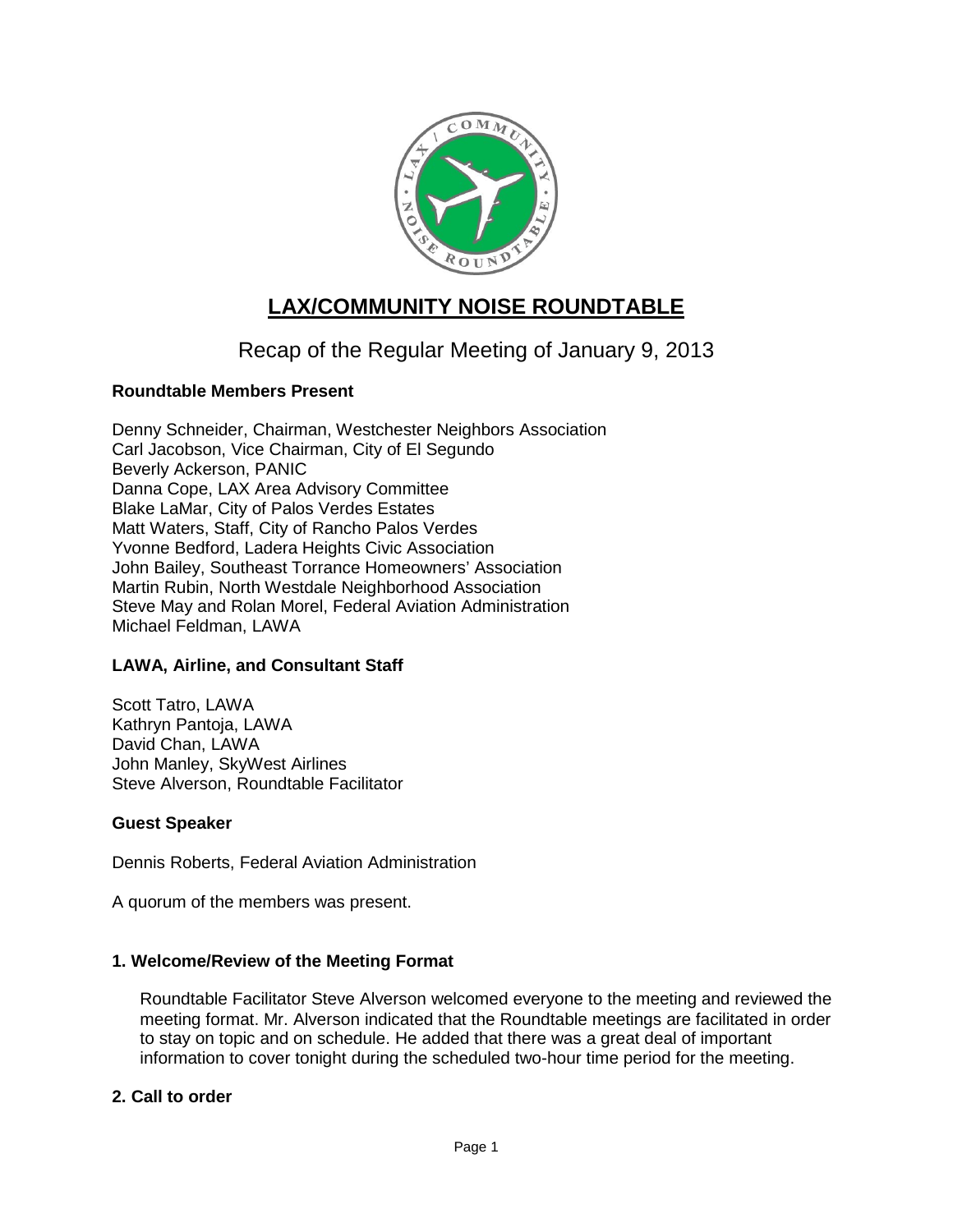Roundtable Chairman Denny Schneider called the meeting to order at 7:01 pm PDT in the Samuel Greenberg Boardroom at LAX.

# **3. Comments from the Public**

There were no people wishing to make public comment, so Chairman Schneider closed the public comment period.

#### **4. Appointment/Confirmation of At-Large Members for a Two-Year Term from January 2013 to December 2014**

LAWA staff member David Chan stated that every two years the Roundtable holds an election to appoint or re-appoint At-Large membership for a two-year term. He had solicited current At-Large members to submit letters to request continuation of their Roundtable membership. He received letters from all but one member, United Homeowners Association (UHA), prior to tonight's meeting. He said that UHA representative, Joanne Williams, was unable to submit the letter in time for this election as she is currently out of town taking care of her ill mother. She did indicate that her group is still interested in participating at the Roundtable as a member.

Chairman Schneider indicated that UHA's membership would be suspended until a letter was received and approved by the Roundtable. Chairman Schneider requested a motion to approve the re-appointment of those entities that have submitted letters. Member Danna Cope's motion to accept the re-appointment of said entities was seconded by member Blake LaMar and approved unanimously by the Roundtable.

# **5. Work Program A1 – Update on FAA's Optimization of Airspace and Procedures in the Metroplex process**

Mr. Dennis Roberts, Director of the Federal Aviation Administration's (FAA) Air Traffic Organization's (ATO) Airspace Services group, provided the Roundtable with his experience in the aviation industry. He then provided an overview of the FAA's Optimization of Airspace and Procedures in the Metroplex (OAPM) process, which he indicated is intended to take advantage of current technology in aircraft to make aircraft operations more efficient by reducing distances flown and maximize the use of idle thrust on approach. Mr. Roberts suggested that the benefit to the airlines will be reduced fuel cost and reduced flight time. The benefit to the environment, he added, is reduced air pollutant emissions and, in some cases, reduced noise exposure.

Mr. Roberts stated that the OAPM process operates under three guiding principles: 1) use of existing standards; 2) leverage existing equipage, and 3) limit environmental review to an environmental assessment or less. Mr. Roberts said that adhering to these principles would reduce the time required to get the new procedures implemented, which in turn reduces the time required to begin reaping the benefits of these procedures.

Mr. Roberts said that the Southern California OAPM process is in the Design and Implementation phase. Mr. Roberts expects that it will take about three years to complete the design and implement the procedures, which are primarily related to high altitude airspace (i.e., from 5,000 feet above mean seal level and higher).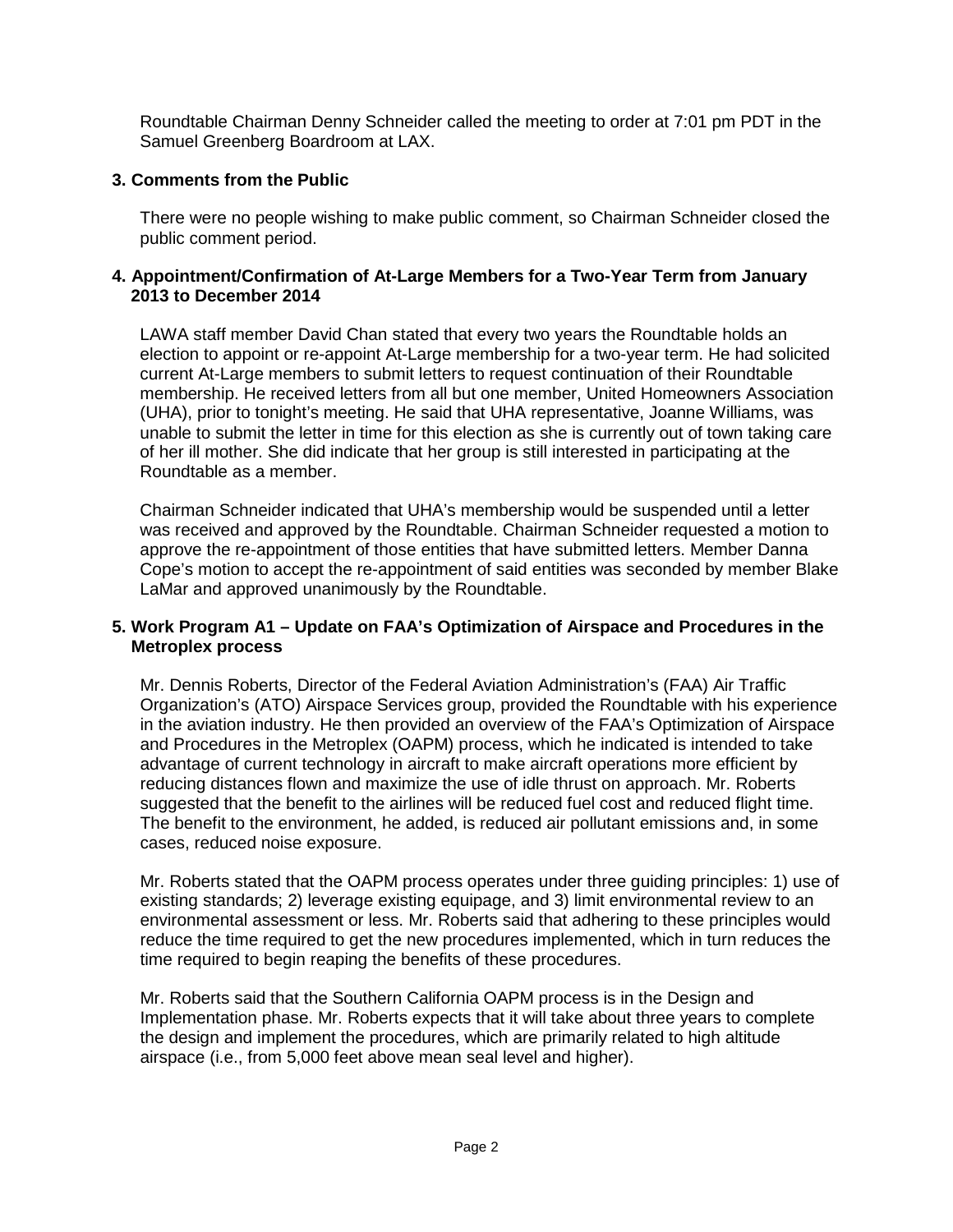Mr. Roberts expects that the design of the procedures will be completed by March 2013, and the modification of the airspace to accommodate the new procedures will occur between April and May 2013. He indicated that the opportunity for public input will occur during the environmental analysis phase, which will involve an environmental assessment. Mr. Roberts said that a great deal of effort has gone into eliminating or minimizing the environmental impacts prior to the initiation of the environmental assessment process.

Mr. Roberts indicated that he is in receipt of the Roundtable's letter regarding recommendations for FAA consideration in the OAPM process and has provided it to the Study Team. He said he has asked the Study Team to seriously consider these recommendations. Upon conclusion of his presentation, Mr. Roberts invited questions from the Roundtable members.

Chairman Schneider asked if the stakeholders in the OAPM process are the aircraft operators. Mr. Roberts indicated that was correct, because the OAPM process is focused on procedures at higher altitudes.

Chairman Schneider said that a 3.5 degree glide slope could make a big difference in noise and hoped that the OAPM process could look at those types of measures. Captain John Manley said that increasing the glideslope would create difficulty for aircraft to land as the increased angle of descent causes aircraft to travel at a faster speed.

Mr. Chan asked for a clarification on the difference between OAPM and Airspace Redesign. He asked if there is a difference between the two projects. Mr. Roberts said that there is definitely a difference. He elaborated by indicating that OAPM is not airspace redesign, which takes a much longer period of time. OAPM is intended to get the benefits now.

Mr. Chan then asked if the FAA is planning a full-scale airspace redesign in the near future. Mr. Roberts said that a full-scale airspace redesign was not in his five-year program. LAWA Staff member Scott Tatro added that the Roundtable had made several funding requests for the Airspace Redesign project and was wandering if they can now cease that effort since funding is available for OAPM. David said that was part of the reason why he was asking if there is a difference between OAPM and Airspace Redesign. Mr. Roberts said that airspace redesign was not in the works for the foreseeable future.

Member Rubin stated that there is a conflicting issue between SMO and LAX west departures and asked if the FAA was looking at that issue through the OAPM process. Mr. Roberts said that the FAA is looking at decoupling SMO and LAX operations.

Member Feldman asked what the threshold of significance for noise is at the higher altitudes being examined by OAPM. Mr. Roberts said that FAA uses a model designed to look at aircraft noise from aircraft at altitude, and they are looking for a 1.5 or more decibel (dB) increase in noise. Facilitator Alverson added that the 1.5 dB is for noise sensitive area exposed to 65 dB CNEL or higher or for areas that become exposed to 65 dB as a result of the procedure. There are different thresholds of significance below 65 dB including a 3 dB change for levels between 60 and 65 CNEL and 5 dB for levels between 45 and 60 CNEL.

Member Ackerson expressed concern about the effects of the rising terrain in Palos Verdes on aircraft noise levels and asked if terrain is being considered. Chair Schneider said he believes that the FAA is aware of the terrain in PV.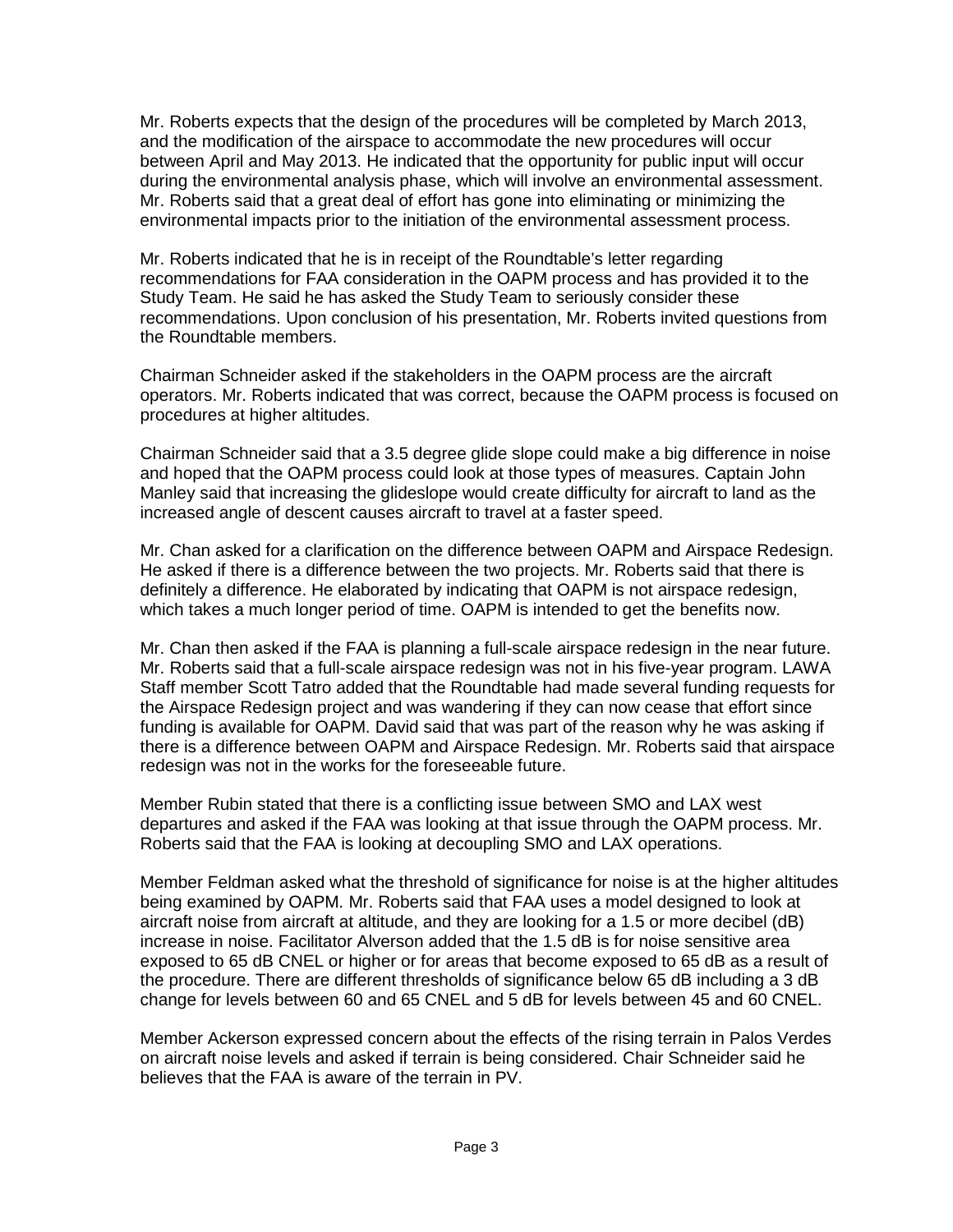Member Cope said that turboprop aircraft turning to the northeast after departures during east flow creates a noise problem for her area and asked if the landing traffic could be raised up to allow those departing aircraft to fly higher. Mr. Roberts said that OAPM looks at all of the routes and flows. Chairman Schneider indicated that this particular issue was included in the letter to the FAA. Mr. Chan said it was not included because of the potential shifting of noise from one community to another.

Mr. Chan asked if the Roundtable could participate in the design phase. Mr. Roberts said the design is driven by air traffic standards and flight rules, so it doesn't make sense for the Roundtable to be at the table. He added that there will be outreach meetings as a part of the environmental assessment.

Mr. Tatro asked when the actual procedures will be unveiled. Mr. Pfahler from the OAPM team said in the summer of 2013.

Mr. Roberts thanked the Roundtable for inviting him to provide an update on the Southern California OAPM process and said he would provide an electronic copy of the presentation to the Roundtable.

FAA OAPM presentation is available online at the Roundtable webpage: [http://www.lawa.org/LAXNoiseRoundTable.aspx.](http://www.lawa.org/LAXNoiseRoundTable.aspx)

# **6. Statistical Update on Aircraft Operations**

LAWA staff member David Chan presented updated statistics for Roundtable Work Items A2, A3, and A4. Mr. Chan's presentation is summarized below.

Mr. Chan started off by reviewing the general trend in aircraft operations at LAX over the past 18 years as the increase or decrease in total operations tends to influence the trends that are associated with specific operations. He pointed out that the lowest level of operations occurred in 2009, and operations are trending back up again.

#### **Work Program Item A2: East Departures between 12 AM and 6:30 AM during Over-Ocean or West Operations**

Description: Aircraft departing to the east between Midnight and 6:30 a.m., when LAX is not in Easterly Operations, occurs when there are slight to mild easterly wind conditions that prompt heavy aircraft to take off to the east, into the wind, for climb performance and safety. This operation causes noise disturbances to communities especially during nighttime hours.

Mr. Chan reviewed the annual east departure statistics indicating that east departures spiked in 2004 due to a Pacific thunderstorm. He said the monthly variation in east departures are mainly due to varied instances of mild easterly wind conditions. Mr. Chan stated that Delta Airlines had the most east departures for the current one year period due to its increase of long haul flights to Tokyo at night. He added that international carriers continue to have high numbers of east departures due to the size of their aircraft and their tendency to operate long haul flights.

# **Work Program Item A3: Early Turn of Aircraft Departing to the West**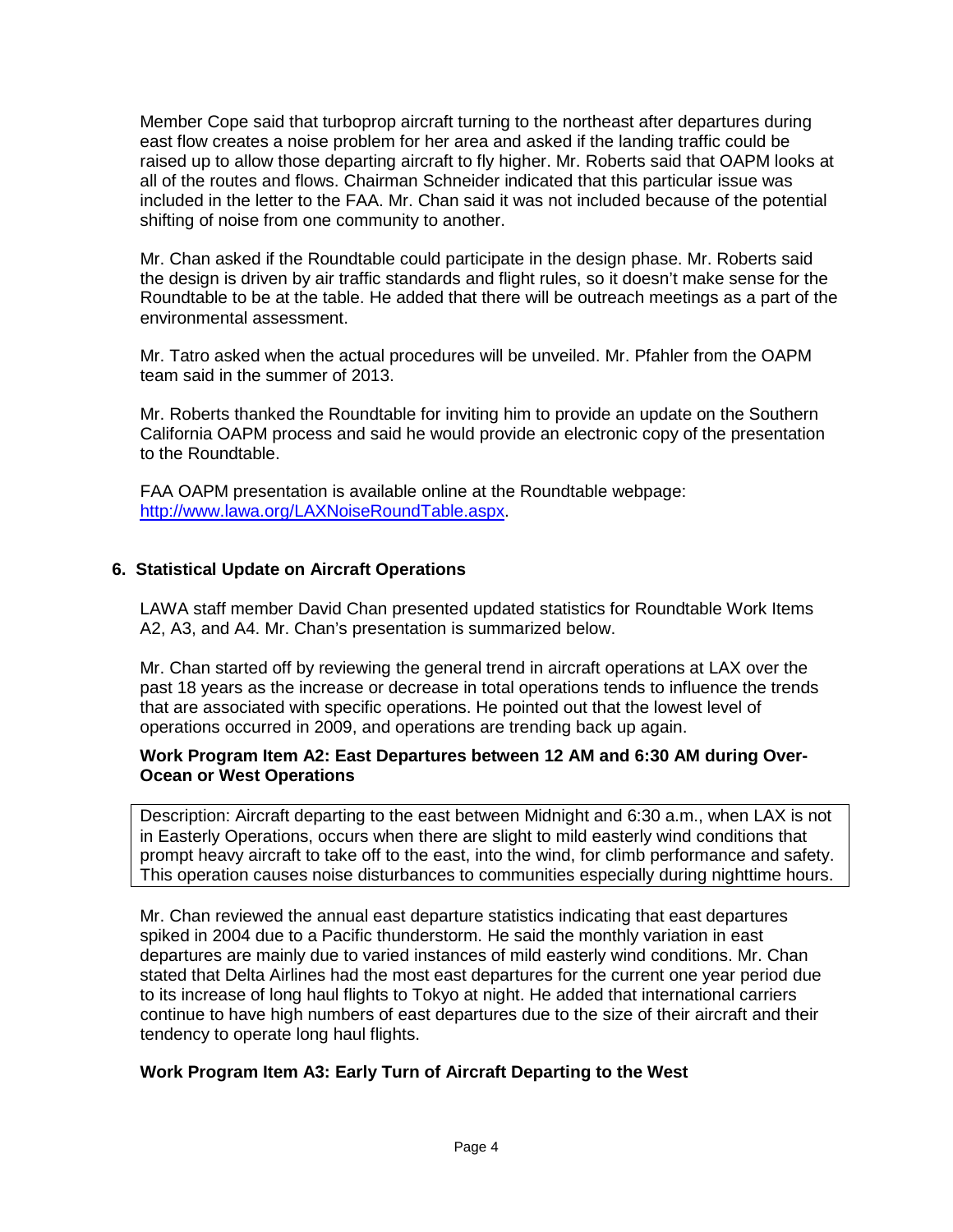Description: Aircraft departing to the west that turn before reaching the shoreline fly over communities to the south and north of LAX causing noise disturbances.

Mr. Chan pointed out that turboprops conduct the majority of early turns on the north complex and that the total north early turns represent only a small percentage of the total departures on the north side.

Mr. Chan then covered the south early turns and explained that the spike in 2007 was due to construction activity and the increase in October was due to weekend closure of the inboard runway for maintenance work. He further explained that out of all of the early turns, most aircraft pass through the Hyperion Gate, with very few passing through the El Segundo Gate and the Playa Del Rey Gate. He also noted that LAWA stepped up its notification to pilots in March, which resulted in a reduction of pilot-initiated early turns. He pointed out that while Skywest accounts for most of the early turns, they also have the most flights too.

# **Work Program Item A4: Missed Approaches/Go-Arounds**

Description: At times aircraft arriving at LAX are required to abort their landing and execute a missed approach. Historically, aircraft executing a missed approach have impacted the communities to the north and south of the airport depending on the runway complex they were originally assigned.

Mr. Chan explained that go-arounds have been on a declining trend from year to year reaching the lowest level in 2009 and trending up since that time. He further explained that go-arounds do fluctuate from month to month. In cloudy or foggy conditions, missed approaches and go-arounds tend to increase since these conditions limit the pilots' ability to see the runway and cause them to execute a missed approach. He then reviewed the statistics for aircraft not maintaining runway heading during go-arounds indicating that most of these events occur on the south runway complex as more traffic is on the south side.

The complete presentation on the statistical update on aircraft operations can be found on the Roundtable webpage at [http://www.lawa.org/LAXNoiseRoundTable.aspx.](http://www.lawa.org/LAXNoiseRoundTable.aspx)

# **7. Review/Approve Roundtable Work Program**

Mr. Chan indicated that the Work Program is reviewed every year to evaluate work progress and to add or delete work items as necessary. He updated the document to include all work and accomplishments for the past year and provided a draft version to the members. He briefly highlighted some of the updates to the work program including efforts to work with the airlines and/or FAA to explore possibility to reduce early turns, go-arounds, short turns, and 25L departures; identification of the statistical update schedule with the body of the Work Program; inclusion of specific OAPM recommendations pertaining to certain work program items, and updates to some correspondence.

He offered members the opportunity to ask questions. Hearing none, he then asked the Roundtable to approve the updated work program. Member Michael Feldman made a motion to approve the work program. The motion was seconded by Member Blake LaMar and passed unanimously by the Roundtable.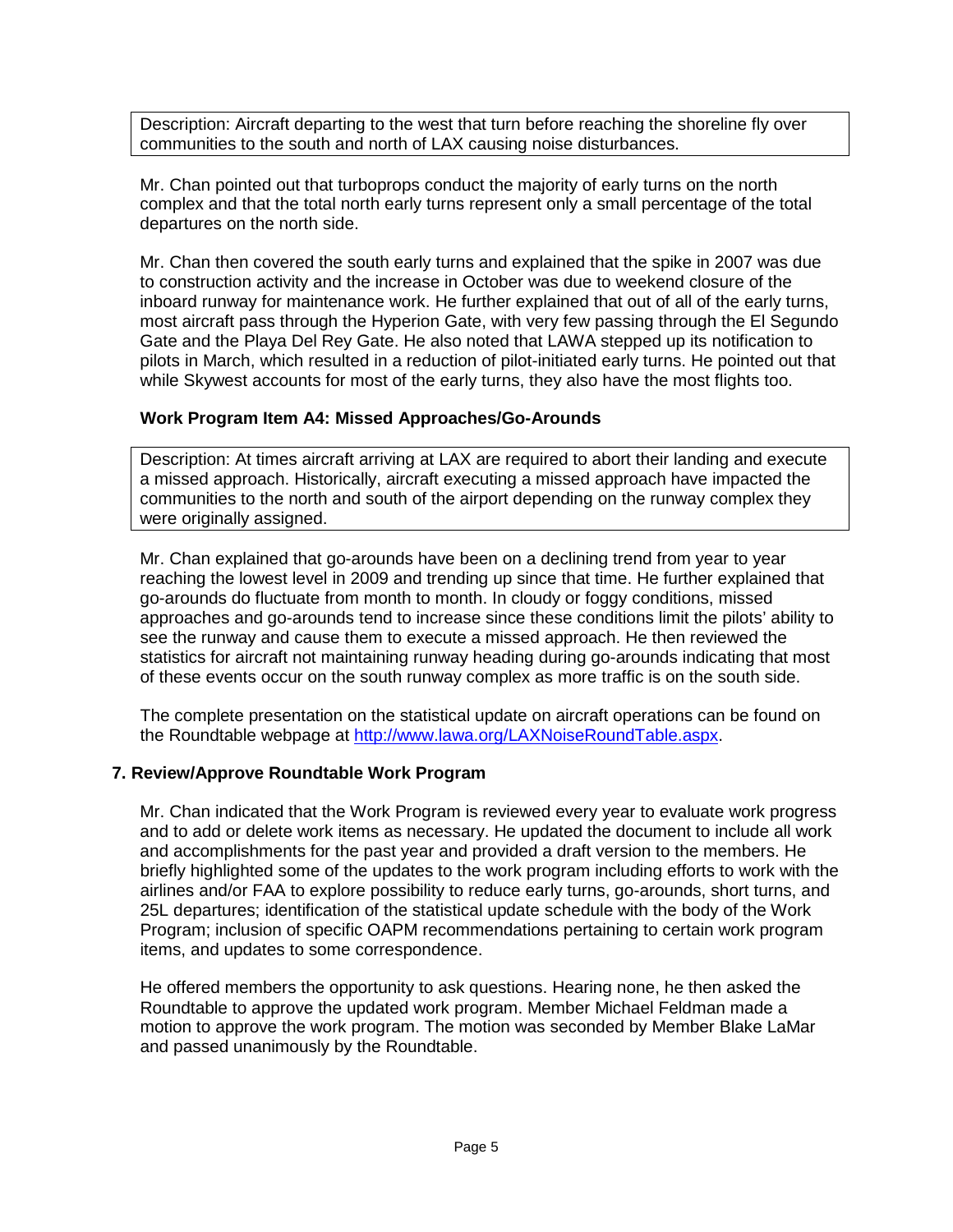The updated 2012-2013 Roundtable Work Program can be found on the Roundtable webpage at

[http://www.lawa.org/uploadedFiles/LAX/pdf/Roundtable%20Work%20Program.pdf.](http://www.lawa.org/uploadedFiles/LAX/pdf/Roundtable%20Work%20Program.pdf)

# **8. Aviation Noise News Update**

Mr. Alverson reviewed several recent aviation noise news items for the Roundtable including:

- A news report regarding LAX's passenger traffic, which is up slightly in 2012 over 2011. Mr. Alverson also reported that LAX aircraft operations through November 2012 were up by about a half percent over last year.
- An article about the LAX Board approving approximately \$2.3 million for sound insulation of 112 dwellings in Council Districts 8 and 11. The article further indicated that the 112 dwellings would bring the total dwellings completed to 7,334.
- An article regarding LAWA staff's recommendation to the Airport Board of Commissioners to move Runway 24R 260 feet to the north to allow for a taxiway between the two runways for more efficient handling of large jet aircraft.
- A news story about the Boeing 787's first flights out of LAX in January 2013 by ANA and United Airlines. Mr. Alverson also described the size of the 787, which can accommodate 219 passengers.
- A news story about FAA Regional Administrator William Withycombe retiring after 16 years at that post. Mr. Alverson added that Administrator Withycombe was very supportive of FAA staff participation in noise roundtables and often spoke before them.
- A news story indicating the Congressman Adam Schiff (D-Burbank) will reintroduce helicopter noise legislation after attempts at similar legislation last year failed.
- A news story expressing concern about the potential impacts on federal airport programs of a new federal sequestration deadline. Mr. Alverson added that if agreement is not reached, federal funding for key airport noise mitigation programs could be cut.
- A campaign by Airlines for America (A4A) for a national aviation policy. The goals of the policy are to reduce air travel taxes, reform the regulatory burden on the airline industry, modernize the air traffic control system, ensure U.S. carriers can compete globally, and stabilize energy prices.
- A news article indicating that Boeing and Airbus hit their 2012 aircraft delivery and sales targets with a combined delivery of over 1,165 aircraft and combined orders of 1,771 aircraft.
- An article describing a NASA report indicating that while open rotor aircraft are louder than geared-turbofan aircraft, their noise levels are still below Stage 4 requirements.
- An article announcing the release of a request for proposals by the Airport Cooperative Research Program (ACRP) for improved helicopter noise modeling guidance. Mr. Alverson pointed out that the Roundtable had sent a letter to ACRP supporting this research project.

The complete aviation noise news update can be found on the Roundtable webpage at [http://www.lawa.org/LAXNoiseRoundTable.aspx.](http://www.lawa.org/LAXNoiseRoundTable.aspx)

# **9. Roundtable Member Discussion**